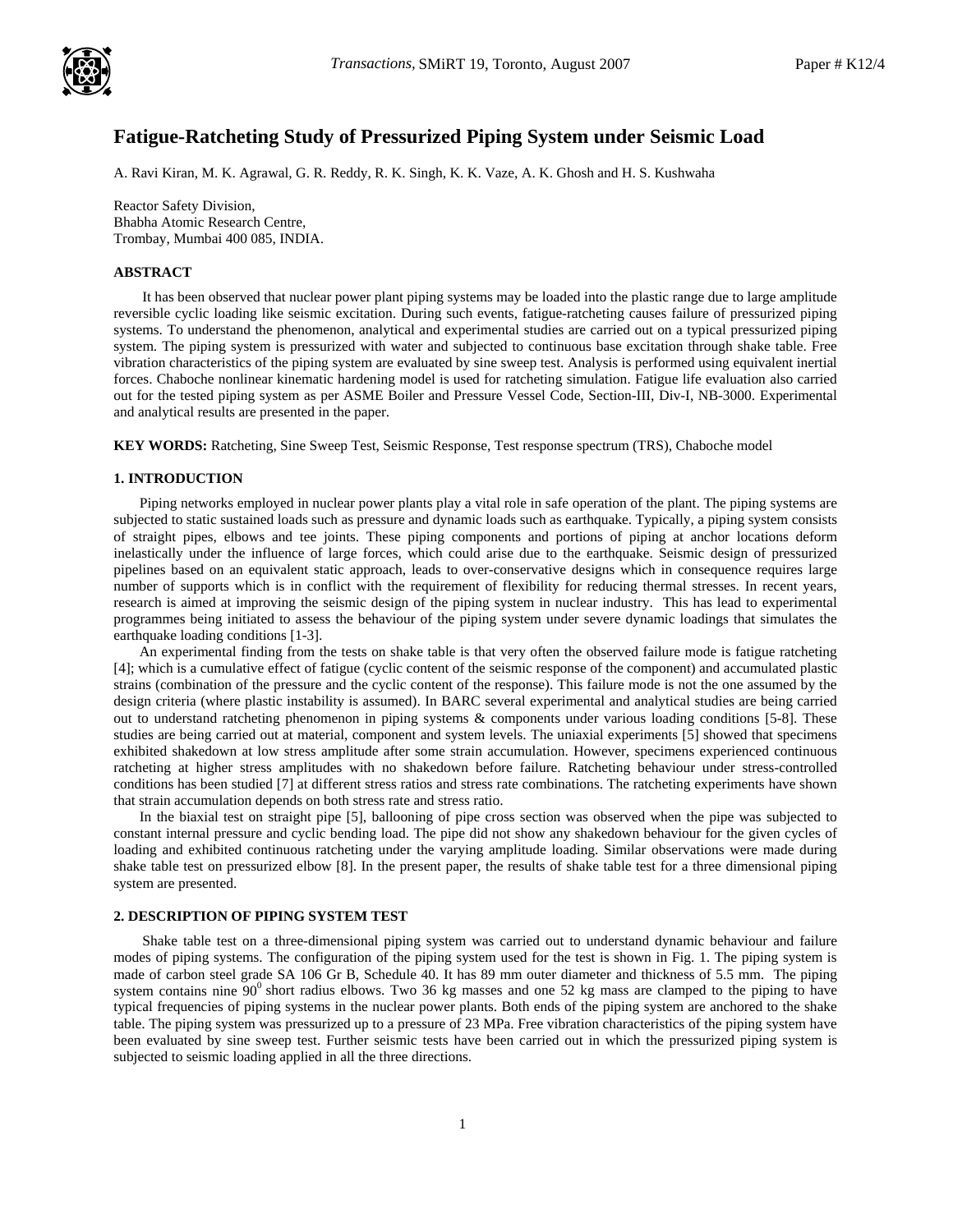

## **3. FE MODEL DETAILS**

Fig. 2 shows the Finite Element model of the piping system. The piping system is modelled using four noded shell elements. The piping model consists of 3960 shell elements. Fine mesh is chosen for meshing of elbows and coarse mesh for the straight pipe portions. At the nodes corresponding to the anchor location, all the degrees of freedom are constrained. Internal pressurization is modelled by applying pressure normal to each shell element.



Fig. 1 Test setup of the piping system



Fig. 2 FE model of the piping system

#### **4. FREE VIBRATION CHARACTERISTICS OF PIPING**

Sine sweep test has been carried out at a sweep rate of one quarter octave per minute in the frequency range of 1-50 Hz. The natural frequencies of the piping system obtained from experiment and analysis are given in Table 1. First and second vibration modes of the piping system are shown in Fig. 3 and Fig. 4 respectively.

Table 1 Comparison of natural frequencies of piping system

| Mode no | Natural frequency by<br>Sine sweep test (Hz) | Natural Frequency by<br>Analysis (Hz) |
|---------|----------------------------------------------|---------------------------------------|
|         | 4.5                                          | 4.579                                 |
|         | 9.25                                         | 10.351                                |
|         | 13.75                                        | 14.84                                 |





Fig. 3 First vibration mode of the piping system Fig. 4 Second vibration mode of the piping system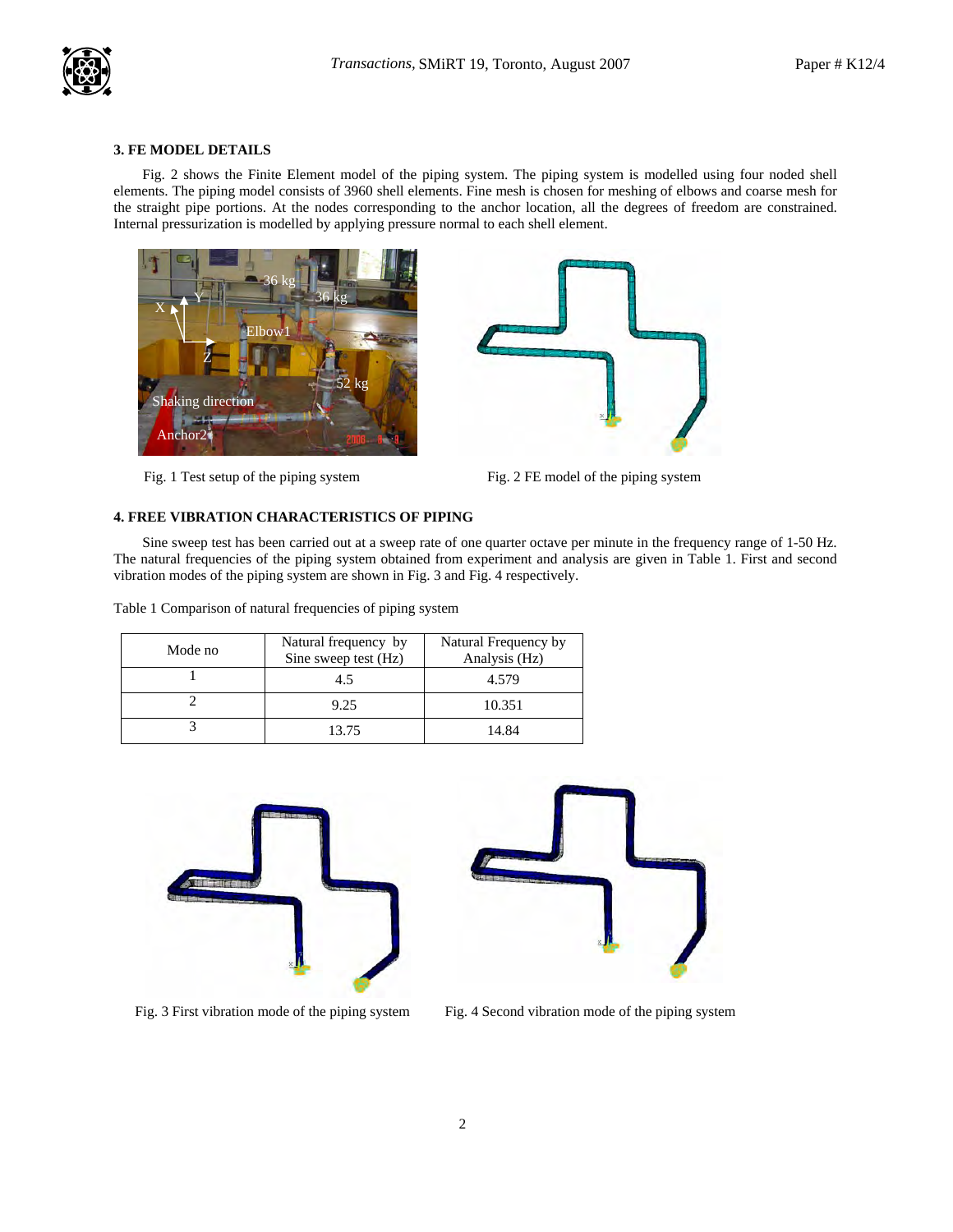## **5. INPUT SEISMIC WAVE**

A triaxial shake table system with six degrees of freedom and ten ton payload capacity has been used for the test. The piping system is subjected to a three dimensional excitation as indicated in Fig. 1. Test response spectra (100% TRS) in three directions for 2% damping are shown in Fig. 5 to 7. The shape of the test input spectra has been broadened such that it has all the dominant modes of the piping system on the peak of the spectrum. Acceleration time histories of the shake table input are shown in Fig. 8 to 10. Seismic ratcheting tests were conducted on the pressurized piping system with a series of table time histories. Table 2 gives the details of loading applied to the piping system.



Fig. 5 Test response spectrum (100% TRS) in X-direction (horizontal)



Fig. 7 Test response spectrum (100% TRS) in Y-direction (vertical)



Fig. 9 Acceleration time history in Z-direction (horizontal)



Fig. 6 Test response spectrum (100% TRS) in Z-direction (horizontal)



Fig. 8 Acceleration time history in X-direction (horizontal)



Fig. 10 Acceleration time history in Y-direction (vertical)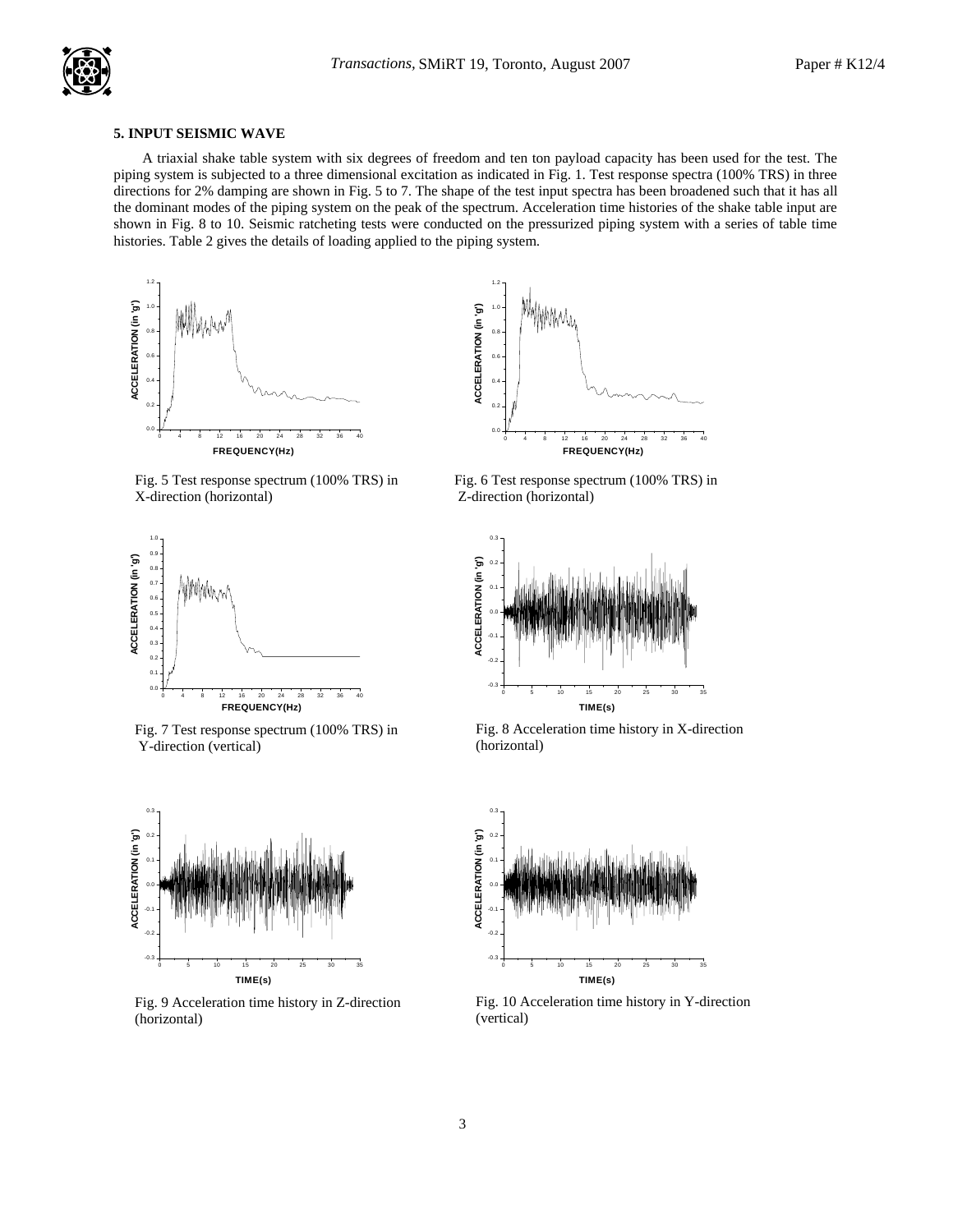

# **6. RATCHETING TEST AND ANALYSIS**

Seismic ratcheting test was conducted on the pressurized piping system. Acceleration time history compatible with test response spectrum was applied to the shake table and the response of the piping was recorded. The test started with six input acceleration time histories which are compatible with 100% TRS. Then the base excitation was increased to the extent which is compatible with 200% TRS, and applied for three times. Further the base excitation was increased as given in Table 2. The strain history at an anchor location of the piping system is shown in Fig. 11. It can be observed that significant strain accumulation has taken place when the base excitation was 600% TRS. During the third input time history which is compatible with 800% TRS, a crack has been formed at a weld location of elbow-1 and water jet has come out. Photograph of the crack is shown in Fig. 12.

| Table 2 Details of various levels of base excitation |  |  |  |  |  |  |  |  |
|------------------------------------------------------|--|--|--|--|--|--|--|--|
|------------------------------------------------------|--|--|--|--|--|--|--|--|

| Base excitation<br>$(\%TRS)$             | 100 | 200 | 300 | 400 | 500 | 600 | 700 | 800 |
|------------------------------------------|-----|-----|-----|-----|-----|-----|-----|-----|
| No. of base excitation<br>time histories |     |     | ∸   |     |     |     |     |     |



Fig. 11 Experimental strain history at anchor-2 location



Fig. 12 Photograph of crack at weld location of elbow-1



Fig. 13 Location and directions of equivalent inertial forces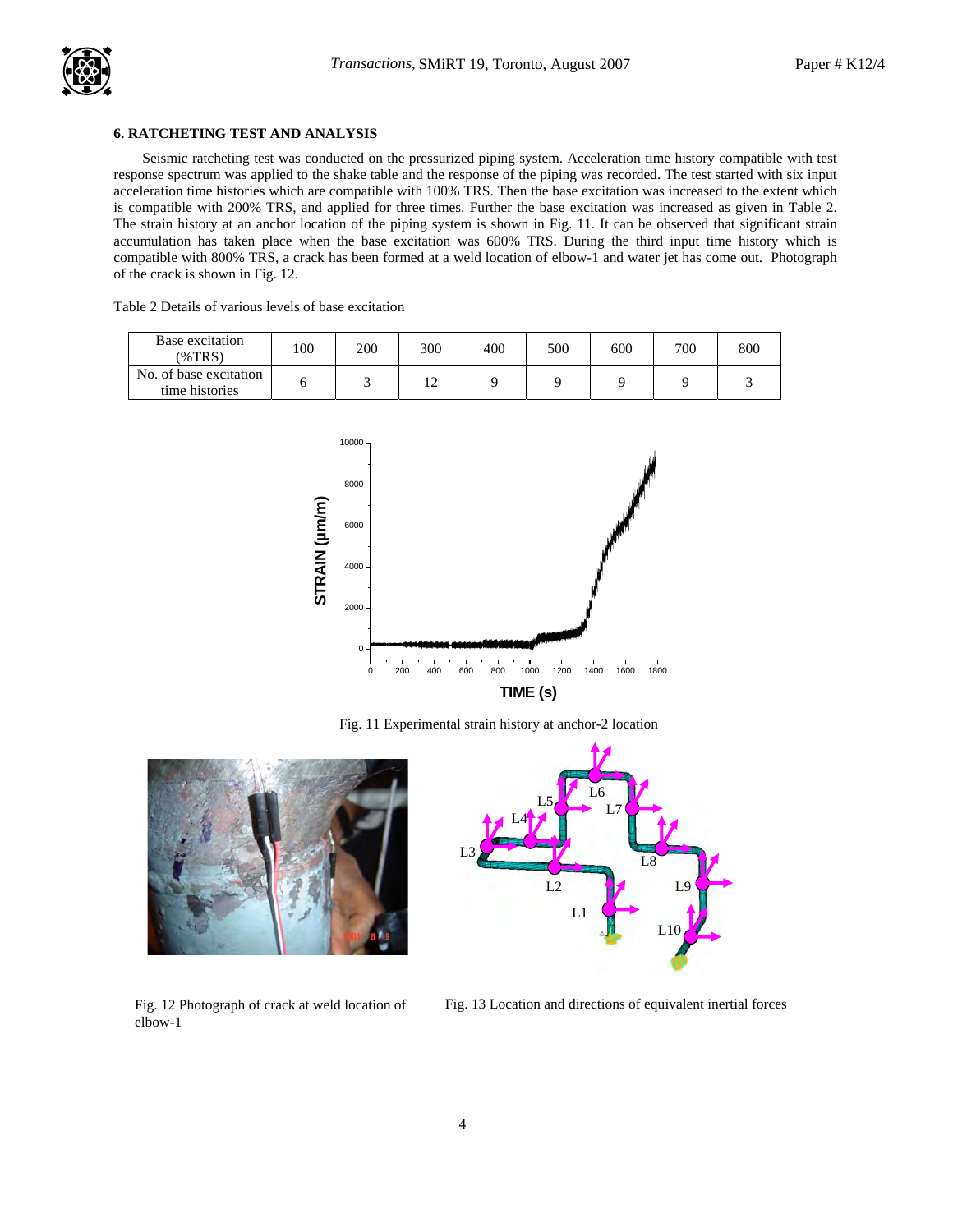

Since significant ratcheting was observed with an excitation of 600% TRS, FE simulation has been carried out with that base excitation. Seismic load is simulated by applying equivalent inertial forces at different locations of piping system. Mass of the piping system is lumped at mid location of each straight pipe portion. The comparison of frequencies and mass participation of different modes for distributed and lumped mass models are given in Tables 3 & 4 respectively. It is observed that free vibration characteristics of the piping system are not changed significantly due to the lumping method.

Table 3 Comparison of frequencies for distributed and lumped mass models

| Mode           | Natural frequency | <b>Natural Frequency</b> |
|----------------|-------------------|--------------------------|
| no             | for distributed   | for lumped mass          |
|                | mass model        | model                    |
|                | (Hz)              | (Hz)                     |
|                | 4.579             | 4.571                    |
| $\mathfrak{D}$ | 10.351            | 10.354                   |
| 2              | 14.84             | 15.31                    |

Table 4 Comparison of mass participation of different modes using distributed and lumped mass models

|         |               | Distributed mass model         |          | Lumped mass model |               |               |  |  |
|---------|---------------|--------------------------------|----------|-------------------|---------------|---------------|--|--|
| Mode no | X- mass       | Z- mass<br>Y- mass             |          | X- mass           | Y- mass       | Z- mass       |  |  |
|         | participation | participation<br>participation |          | participation     | participation | participation |  |  |
|         | (% mass)      | $(\%$ mass)                    | (% mass) | $(\%$ mass)       | $(\%$ mass)   | $(\%$ mass)   |  |  |
|         | 3.26          | 48.0                           | 23.3     | 3.21              | 47.8          | 23.9          |  |  |
|         | 40.8          | 2.26                           | 23.5     | 41.2              | 2.52          | 23.9          |  |  |
|         | 0.42          | 1.82                           | 0.13     | 0.21              | 2.3           | 0.29          |  |  |

The equations of motion for the system are given by,

$$
M\ddot{U} + C\dot{U} + KU = P(t) \tag{1}
$$

Where, *M* is mass matrix, *C* is damping matrix, *K* is stiffness matrix,

*U* is displacement vector and *P (t)* is Seismic load vector.

The acceleration histories obtained by accelerometers represent the solution of the equations of motion for the piping system at various locations. The dynamic characteristics and nonlinear behaviour of the piping system are included in the response. These response acceleration time histories are multiplied with lumped masses to obtain the equivalent inertial force time histories at different locations. Fig. 13 shows the directions and location of equivalent inertial forces. In order to overcome the limitations of the analysis code, these forces are applied on the piping model in a quasi-static manner and the strain histories are obtained. Chaboche model is used for simulating ratcheting response. During the base excitation with 600% TRS, a strain increment of 913 µε is obtained by the analysis, against 304 µε by experiment at anchor-2 location. The results showed that this approach has over predicted the ratcheting strain.

## **7. EVALUATION OF LINEAR STRESSES AND FATIGUE LIFE FOR THE PIPING SYSTEM**

Evaluation of linear stresses and fatigue life has been carried out for the pressurized piping system under various levels of base excitation. The evaluation has been carried out to show the exceedance with respect to the allowable limits given by ASME Boiler and Pressure Vessel Code, Section-III, Div-I, NB-3000 [9]. Maximum primary stress intensity is calculated from the left hand side of Eq. 9 of NB-3600 (for level D service condition), which is given as

$$
B_1 \frac{PD_0}{2t} + B_2 \frac{M_1 D_0}{2I} \le 3S_m \tag{2}
$$

For straight pipe,  $B_1 = 0.5$  and  $B_2 = 1.0$ For elbows,  $B_1 = -0.1 + 0.4h$  and  $B_2 = 0.87/h^{2/3}$ 

Where,  $h = \frac{tR}{r_m^2}$  $h = \frac{tR}{a}$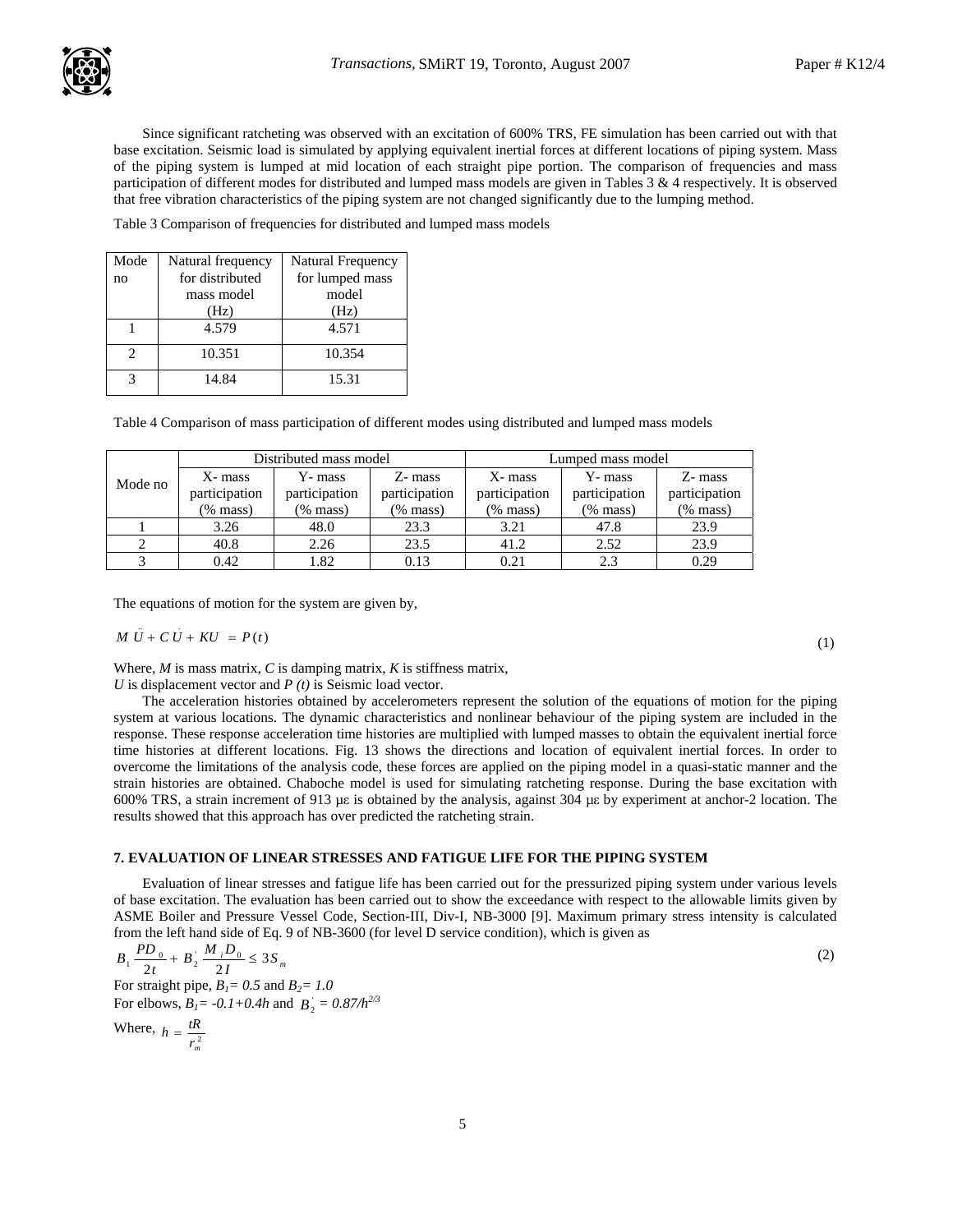

The allowable primary stress for level D service condition is  $3S_m$ , where  $S_m$  is allowable stress-intensity (For SA 106 Gr B,  $S_m$ =138.33 MPa). The procedure used for the fatigue life evaluation is described below. Peak stress intensity  $(S_p)$  is calculated from Eq. 11 of NB 3600 which is given below.

$$
S_p = K_1 C_1 \frac{P_0 D_0}{2t} + K_2 C_2 \frac{D_0}{2I} M_i
$$
\n
$$
M_{\text{kin}} = \frac{1}{2} \left( \frac{1}{2} \frac{P_0}{2I} \right) \tag{3}
$$

Using the Simplified Elastic-Plastic Discontinuity Analysis, the alternating stress intensity *Salt* is calculated as  $S_{alt} = K_e S_p / 2$  (4)  $W/L$ 

where,  
\n
$$
K_e = 1.0
$$
 for  $S_n \le 3S_m$   
\n $= 1.0 + [(1 - n)/n(m - 1)](S_n/3S_m - 1)$ , for  $3 S_m < S_n < 3mS_m$   
\n $= 1/n$ , for  $S_n \ge 3mS_m$ 

*m*, *n=*material parameters given in Table NB-3228.5(b)-1

 $S_n$  = Primary plus secondary stress intensity value calculated from Eq. 10 of NB 3600 which is given below.

$$
S_n = C_1 \frac{P_0 D_0}{2t} + C_2 \frac{D_0}{2I} M_i
$$
\n(5)

Allowable number of cycles  $(N_i)$  corresponds to  $S_{alt}$  are obtained from the applicable design fatigue curve. Usage factor is o

calculated from 
$$
U_i = \frac{n_i}{N_i}
$$
 (6)

The cumulative damage is evaluated from cumulative usage factor  $U = \sum \frac{n_i}{N_i}$  $U = \sum_{i} \frac{n_i}{N_i}$  (7)

Table 5 summarizes the evaluation of maximum primary stress intensity and Cumulative Usage Factor (CUF) for the pressurized piping system under various levels of base excitation. Each time history corresponds to 10 cycles of peak to peak stress range. Internal pressure, dead weight and base excitation are considered for the evaluation of maximum primary stress intensity. The maximum stress in the piping system (at Elbow-1) has exceeded the allowable primary stress when the base excitation is 300% TRS. The piping system has failed during excitation of 800% TRS. The CUF has exceeded unity for the excitation of 600% TRS, which is before the actual failure took place. At the end of three time histories with 800%TRS (when the failure has occurred) the CUF is 7.29. Considering that the design fatigue curve has a built in factor of safety of 20, this indicates a premature failure, which may be attributed to ratcheting.

Table 5 Evaluation of maximum primary stress intensity and Cumulative Usage Factor (CUF) for the piping system under various levels of excitation

| Base<br>excitation<br>$(\%TRS)$ | No. of<br>base<br>excitation<br>time<br>histories | Maximum<br>primary<br>stress<br>intensity<br>$(S_m)$ | Peak<br><b>Stress</b><br>intensity<br>$S_p(MPa)$ | Primary<br>plus<br>secondary<br>stress<br>intensity<br>$S_n(MPa)$ | Factor<br>$K_{\rm e}$ | Alt.<br><b>Stress</b><br>intensity<br>$S_{\text{alt}} =$<br>$K_e S_p/2$<br>(MPa) | Allowable<br>No. of<br>cycles<br>$(N_i)$ | Usage<br>factor<br>$(n_i/N_i)$ | Cumulative<br>Usage<br>factor<br>(CUF) |
|---------------------------------|---------------------------------------------------|------------------------------------------------------|--------------------------------------------------|-------------------------------------------------------------------|-----------------------|----------------------------------------------------------------------------------|------------------------------------------|--------------------------------|----------------------------------------|
| 100                             | 6                                                 | 1.96                                                 | 219.11                                           | 121.73                                                            | 1.00                  | 109.55                                                                           | 246280                                   | 2.44E-04                       | 2.44E-04                               |
| 200                             | 3                                                 | 2.87                                                 | 438.22                                           | 243.46                                                            | 1.00                  | 219.11                                                                           | 20000                                    | 1.50E-03                       | 1.74E-03                               |
| 300                             | 12                                                | 3.84                                                 | 657.33                                           | 365.18                                                            | 1.00                  | 328.66                                                                           | 5020                                     | 2.39E-02                       | 2.56E-02                               |
| 400                             | 9                                                 | 4.82                                                 | 876.44                                           | 486.91                                                            | 1.35                  | 590.09                                                                           | 950                                      | 9.47E-02                       | 1.20E-01                               |
| 500                             | 9                                                 | 5.81                                                 | 1095.55                                          | 608.64                                                            | 1.93                  | 1058.95                                                                          | 200                                      | 4.50E-01                       | 5.70E-01                               |
| 600                             | 9                                                 | 6.81                                                 | 1314.66                                          | 730.37                                                            | 2.52                  | 1656.36                                                                          | 65                                       | $1.38E + 00$                   | $1.96E + 00$                           |
| 700                             | 9                                                 | 7.80                                                 | 1533.77                                          | 852.09                                                            | 3.11                  | 2382.30                                                                          | 27                                       | $3.33E + 00$                   | $5.29E + 00$                           |
| 800                             | 3                                                 | 8.80                                                 | 1752.88                                          | 973.82                                                            | 3.69                  | 3236.78                                                                          | 15                                       | $2.00E + 00$                   | $7.29E + 00$                           |

#### **8. CONCLUSIONS**

Behaviour of a pressurized piping system under large amplitude seismic load was investigated experimentally. The free vibration characteristics of the piping system were obtained by sine sweep test. Ratcheting was observed at anchor location of the piping system. The piping system did not show any shakedown behaviour for the given seismic loading. It is observed that mode of failure of pressurized piping system under large amplitude seismic load is fatigue-ratcheting. FE simulation has been carried out using Chaboche model and the analytical results are higher than the experimental results. Fatigue life